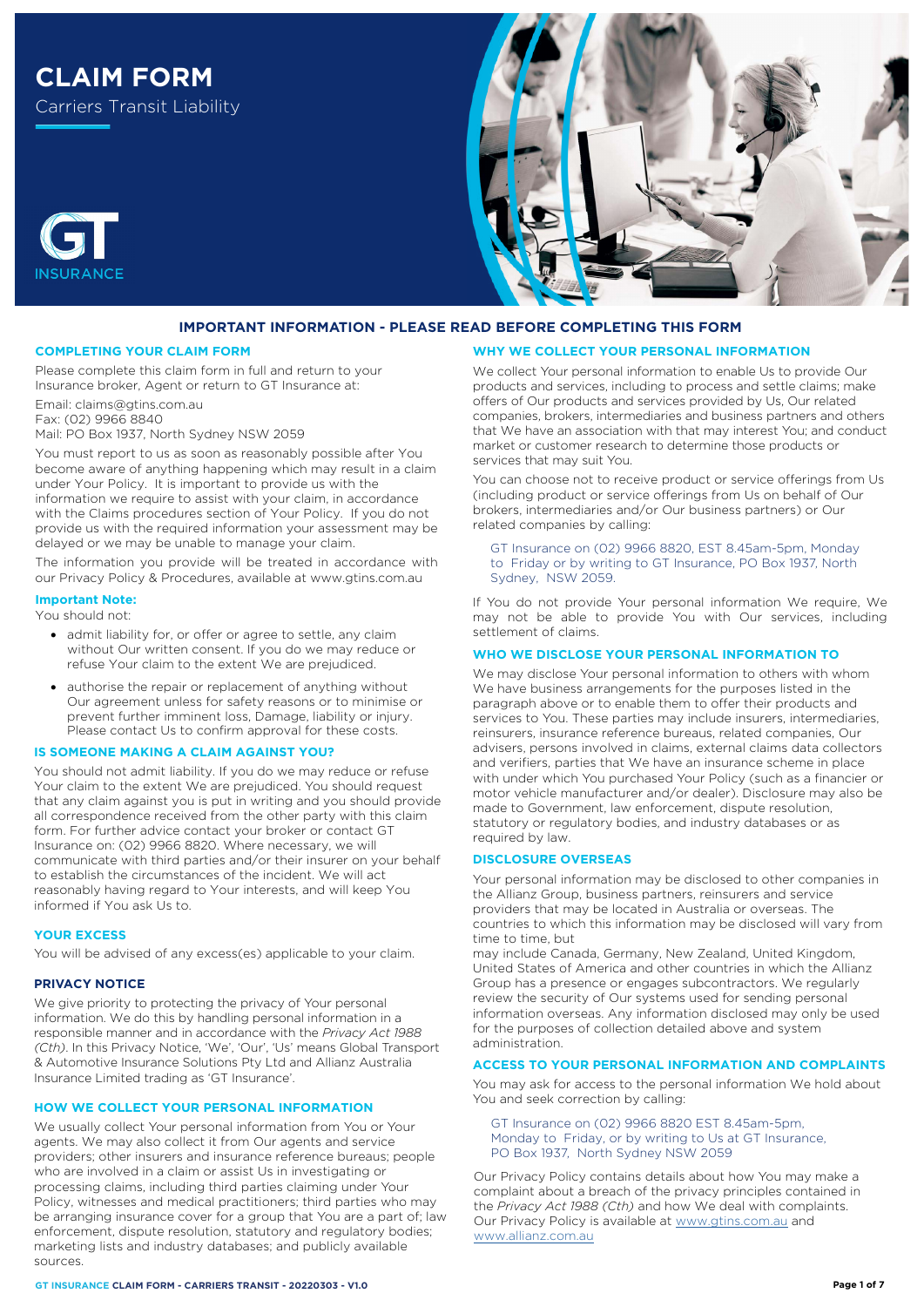#### **TELEPHONE CALL RECORDING**

We may record incoming and/or outgoing telephone calls for training or verification purposes. Where We have recorded a telephone call, We can provide You with a copy at Your request, where it is reasonable to do so.

#### **YOUR CONSENT**

By providing Us with personal information You and any other person You provide personal information for, consent to these uses and disclosures until You tell Us otherwise. If You wish to withdraw Your consent, including for such things as receiving information on products and offers by Us or persons We have an association with, please contact Us.

# **GENERAL INSURANCE CODE OF PRACTICE**

The General Insurance Code of Practice was developed by the Insurance Council of Australia to further raise standards of practice and service across the insurance industry. The Code Governance Committee (CGC) is an independent body that monitors and enforces insurers' compliance with the Code.

You can obtain more information on the Code of Practice and how it assists you by contacting Us. Contact details are provided below and on the back cover of the Product Disclosure Statement or Policy Document.

GT Insurance on (02) 9966 8820 EST 8.45am-5pm, Monday to Friday, or by writing to Us at GT Insurance, PO Box 1937, North Sydney NSW 2059

For more information on the Code Governance Committee (CGC) go to https://insurancecode.org.au/

#### **SUBROGATION**

You may prejudice Your rights in relation to a claim made under this policy if without prior agreement from Us, You make an agreement with a third party that will prevent Us from recovering a loss from that or another party.

## **DUTY OF UTMOST GOOD FAITH**

Every insurance contract is subject to the duty of utmost good faith which requires both the Insured and the Insurer to act towards each other in utmost good faith. Failure to do so on the part of the Insured may prejudice any claim made under the policy or the continuation of insurance cover by the Insurer.

## **THE INSURER**

Allianz Australia Insurance Limited (Allianz) (incorporated in Australia); ABN 15 000 122 850; AFS Licence No. 234708 of 10 Carrington Street Sydney, 2000.

## **THE UNDERWRITING AGENCY**

Global Transport & Automotive Insurance Solutions Pty Ltd (trading as GT Insurance) AFS Licence No. 240714 ABN 93 069 048 255 of Level 3, Suite 3.01, 213 Miller Street, North Sydney, NSW 2060 is an underwriting agency which specialises in arranging insurance in respect of Motor Vehicles and Mobile Plant and related insurances. GT Insurance acts as the agent of Allianz to market, solicit, offer, arrange and administer the insurance.

GT Insurance has a binding authority to issue, vary and cancel contracts of insurance and to deal with or settle claims on behalf of Allianz. If You need information about this insurance in the first instance, contact GT Insurance.

## **COMPLAINTS - INTERNAL AND EXTERNAL COMPLAINTS PROCEDURE**

If You are dissatisfied with Our service in any way contact Us and We will attempt to resolve the matter in accordance with Our complaints handling procedures. To obtain a copy of Our procedures contact Us on (02) 9966 8820 or visit www.gtins.com.au. If We don't resolve the matter to Your satisfaction You may be able to refer it to the Australian Financial Complaints Authority (AFCA) subject to its terms of reference. It provides a free and independent dispute resolution service for consumers who have general insurance disputes falling within its terms of reference and its contact details are:

The Australian Financial Complaints Authority Phone: 1800 931 678 Post: GPO Box 3, Melbourne, Victoria 3001 Website: www.afca.org.au Email: info@afca.org.au

### **COMPLETING THIS FORM/QUESTIONNAIRE:**

**Please complete all sections in full and provide any requested attachments.**

- **This form may be printed and completed in handwriting or it may be completed electronically as an interactive pdf with fillable form fields. If completing electronically, please download to your local computer and complete using Adobe Acrobat Reader (Fill & Sign tool).**
- **If more space is required when completing this form, please attach a separate sheet.**
- **The use of the term 'You' or 'Your' in this form refers to an Insured and their subsidiary companies and other entities in which they have a controlling interest.**
- **The use of the term 'We', 'Our' or 'Us' in this form refers to the Insurer and its Underwriting Agency.**
- **It is important to refer to the relevant Product Disclosure Statement and Policy Document which sets out the terms and conditions of cover offered. Please contact your local GT Insurance office or speak to your Intermediary.**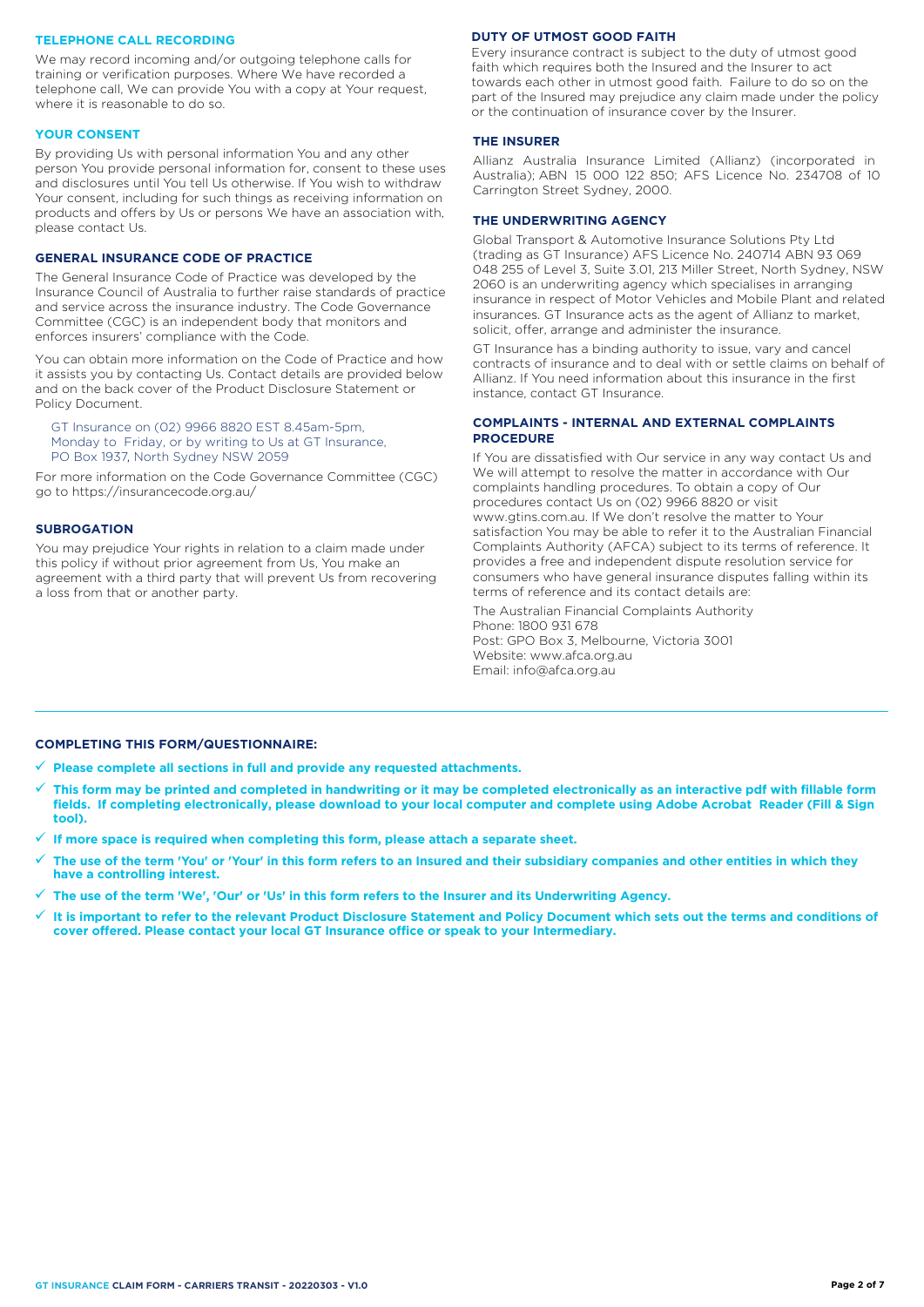# **Section 1. Policyholder Details**

| Policy Number                               |                                                                                                                |                       | begin with AMA. For example: AMA12345678                         |                                        | GT Insurance issue carriers transit liability policies that typically                  |
|---------------------------------------------|----------------------------------------------------------------------------------------------------------------|-----------------------|------------------------------------------------------------------|----------------------------------------|----------------------------------------------------------------------------------------|
| Insured name(s)                             |                                                                                                                |                       |                                                                  |                                        | Name of<br>Policyholder/s                                                              |
| Insured's ABN                               |                                                                                                                |                       |                                                                  | Australian Business Number (11 digits) |                                                                                        |
| Contact name(s)                             |                                                                                                                |                       |                                                                  |                                        |                                                                                        |
| Contact number                              |                                                                                                                |                       | E-mail                                                           |                                        |                                                                                        |
| Address                                     |                                                                                                                |                       |                                                                  |                                        |                                                                                        |
| Suburb                                      |                                                                                                                |                       | Postcode                                                         |                                        |                                                                                        |
| State or Territory                          | <b>NSW</b><br>QLD                                                                                              | $()$ VIC<br>$( )$ ACT | <b>TAS</b><br>$\left( \quad \right)$                             | SA<br><b>NT</b>                        | <b>WA</b>                                                                              |
| Your Claim Reference                        |                                                                                                                |                       | this claim e.g. No. or Division.                                 |                                        | For your records, you may provide us with your own reference for                       |
| (ITC) entitlement%                          |                                                                                                                |                       | are making a claim on, please insert the percentage of entitleme |                                        | If you are registered for GST and are eligible to claim an ITC for the item/s that you |
| Your Broker or<br>Agent                     |                                                                                                                |                       |                                                                  |                                        |                                                                                        |
| Broker or Agent<br>Claim Reference No.      |                                                                                                                |                       |                                                                  |                                        |                                                                                        |
| Has the Insured in the past 5 years been:   |                                                                                                                |                       |                                                                  |                                        |                                                                                        |
|                                             | a. refused insurance or had an insurance policy cancelled?                                                     |                       | Yes                                                              | Νo                                     |                                                                                        |
| b. convicted of any criminal offence?       |                                                                                                                |                       | Yes                                                              | No                                     |                                                                                        |
| <b>Section 2. Transit Details</b>           |                                                                                                                |                       |                                                                  |                                        |                                                                                        |
| Description of the Insured Goods in Transit |                                                                                                                |                       |                                                                  |                                        |                                                                                        |
| Date Goods despatched                       |                                                                                                                | (dd/mm/yyyy)          | Date Goods arrived                                               |                                        | (dd/mm/yyyy)                                                                           |
| The Insured Goods were in Transit from:     |                                                                                                                |                       |                                                                  |                                        |                                                                                        |
|                                             |                                                                                                                |                       |                                                                  |                                        |                                                                                        |
| The Insured Goods were in Transit to:       |                                                                                                                |                       |                                                                  |                                        |                                                                                        |
|                                             | Description of the Conveying Vehicle(s) on which the Insured Goods were carried                                |                       |                                                                  |                                        |                                                                                        |
|                                             | How were the Insured Goods secured and protected on the Conveying Vehicle?                                     |                       |                                                                  |                                        |                                                                                        |
|                                             |                                                                                                                |                       |                                                                  |                                        |                                                                                        |
|                                             | Was a clean receipt given at the time of loading?                                                              |                       | Yes                                                              | No                                     |                                                                                        |
|                                             | Was a clean receipt given at time of delivery?<br>GT INSURANCE CLAIM FORM - CARRIERS TRANSIT - 20220303 - V1.0 |                       | Yes                                                              | No                                     | Page 3 of 7                                                                            |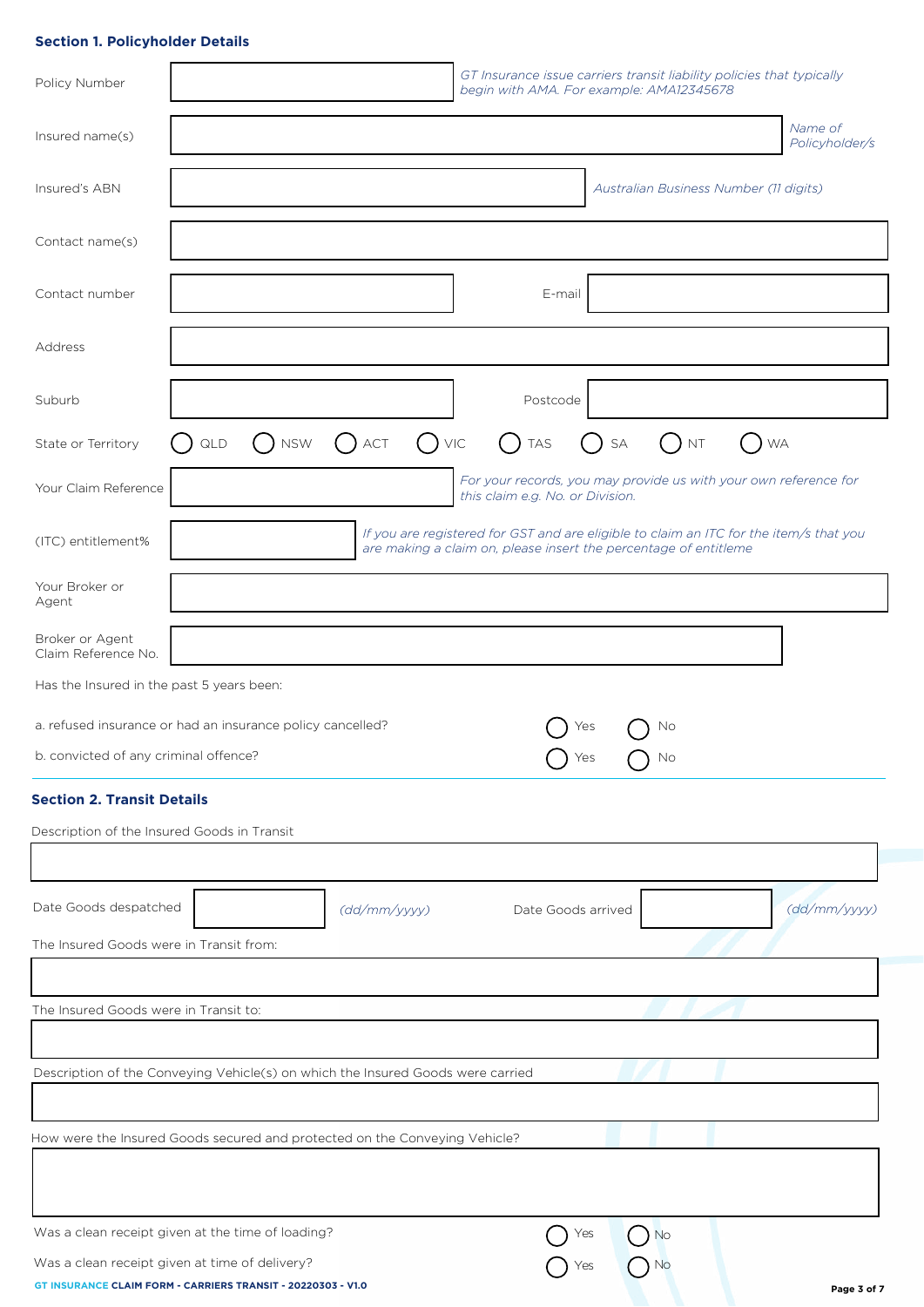# **Section 3. Contract Details**

Please provide details of the following:

| With whom did you contract for the cartage of the Insured Goods? $\bigcirc$ The owner $\bigcirc$ Another carrier |  |  |
|------------------------------------------------------------------------------------------------------------------|--|--|
|------------------------------------------------------------------------------------------------------------------|--|--|

Name of person with whom you contracted for the cartage of the Insured Goods

| Street address of person with whom you contracted for the cartage of the Insured Goods                                                                                                                                                                                                                                                               |     |                                 |                               |                                      |
|------------------------------------------------------------------------------------------------------------------------------------------------------------------------------------------------------------------------------------------------------------------------------------------------------------------------------------------------------|-----|---------------------------------|-------------------------------|--------------------------------------|
| Suburb                                                                                                                                                                                                                                                                                                                                               |     |                                 |                               | Postcode                             |
|                                                                                                                                                                                                                                                                                                                                                      |     |                                 |                               |                                      |
| $\bigcap$ NSW<br>$( )$ ACT<br>VIC<br>QLD<br>State or Territory                                                                                                                                                                                                                                                                                       |     | <b>TAS</b>                      | SA<br><b>NT</b>               | <b>WA</b>                            |
| Did you accept full responsibility for the Goods under the contract?                                                                                                                                                                                                                                                                                 | Yes | <b>No</b>                       |                               | Please attach a copy of the contract |
| Did you use written terms/conditions to limit your liability?                                                                                                                                                                                                                                                                                        | Yes | No                              |                               | If Yes, please provide a copy        |
| Did the Owner of the Goods have their own insurance on the Goods?                                                                                                                                                                                                                                                                                    | Yes | No                              |                               |                                      |
| If you were carrying as a subcontractor, please confirm the following:                                                                                                                                                                                                                                                                               |     |                                 |                               |                                      |
| a. Had you signed a written contract with the principal?                                                                                                                                                                                                                                                                                             | Yes | No                              | If Yes, please provide a copy |                                      |
| b. Did the principal carrier issue a consignment note?                                                                                                                                                                                                                                                                                               | Yes | No                              |                               | If Yes, please provide a copy        |
| c. Did the principal carrier charge you for insurance?<br>No<br>If Yes, please attach details<br>Yes                                                                                                                                                                                                                                                 |     |                                 |                               |                                      |
| Please provide details of the incident surrounding the loss or damage:<br>Approximate time the loss or damage occurred<br>Date the loss or damage occurred<br>(dd/mm/yyyy)<br>Date the loss or damage was first reported to you<br>Date the loss or damage was first discovered<br>(dd/mm/yyyy)<br>Name of person whom discovered the loss or damage |     | Between (am/pm)<br>(dd/mm/yyyy) |                               | And $(am/pm)$                        |
| Location where the loss or damage occurred:                                                                                                                                                                                                                                                                                                          |     |                                 |                               |                                      |
| <b>Street Address</b>                                                                                                                                                                                                                                                                                                                                |     |                                 |                               |                                      |
|                                                                                                                                                                                                                                                                                                                                                      |     |                                 |                               |                                      |
|                                                                                                                                                                                                                                                                                                                                                      |     |                                 |                               | Postcode                             |
| Suburb                                                                                                                                                                                                                                                                                                                                               |     |                                 |                               |                                      |
| NSW<br>$( )$ ACT<br>VIC<br>State or Territory<br>QLD                                                                                                                                                                                                                                                                                                 |     | <b>TAS</b>                      | SA<br><b>NT</b>               | <b>WA</b>                            |
| Is there any CCTV/Dashcam footage of this incident?                                                                                                                                                                                                                                                                                                  | Yes | No                              |                               |                                      |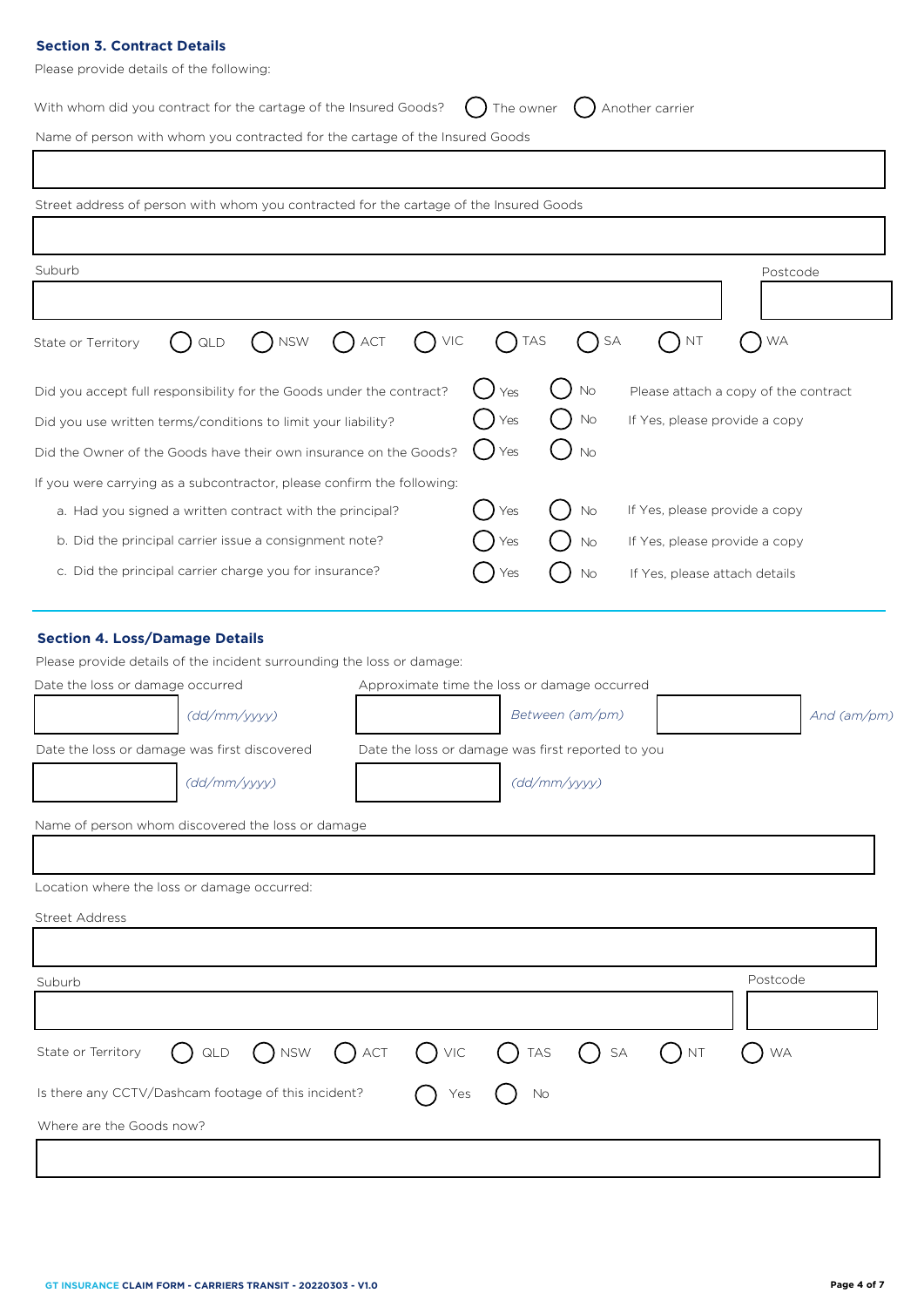| Please provide full details of the nature of loss or damage including the cause |  |
|---------------------------------------------------------------------------------|--|
|---------------------------------------------------------------------------------|--|

| Were the details of the loss or damage noted on the delivery docket?<br>What actions were taken immediately after the loss? | Yes | No        |
|-----------------------------------------------------------------------------------------------------------------------------|-----|-----------|
|                                                                                                                             |     |           |
|                                                                                                                             |     |           |
| Were there any third parties involved?<br>Yes                                                                               | No  |           |
| If 'Yes', please provide details:                                                                                           |     |           |
|                                                                                                                             |     |           |
| Has a claim/demand been made against you?<br>Yes                                                                            | No  |           |
| If 'Yes', please provide details including copies of any related correspondence:                                            |     |           |
|                                                                                                                             |     |           |
|                                                                                                                             |     |           |
| Have you admitted responsibility/liability for the loss or damage?                                                          | Yes | <b>No</b> |
| Who do you consider at fault and why?                                                                                       |     |           |
|                                                                                                                             |     |           |
|                                                                                                                             |     |           |
|                                                                                                                             |     |           |

# **Section 5. Goods Involved**

Please provide a detailed list of the goods involved (if insufficient space, please attach separate list).

| Goods lost or damaged | Amount claimed (\$) |
|-----------------------|---------------------|
|                       |                     |
|                       |                     |
|                       |                     |
|                       |                     |
|                       |                     |
|                       |                     |
|                       |                     |
|                       |                     |
|                       |                     |
|                       |                     |
|                       |                     |
|                       |                     |
|                       |                     |
|                       |                     |
|                       |                     |
|                       |                     |
|                       |                     |
|                       |                     |
|                       |                     |
|                       |                     |
|                       |                     |
|                       |                     |
|                       |                     |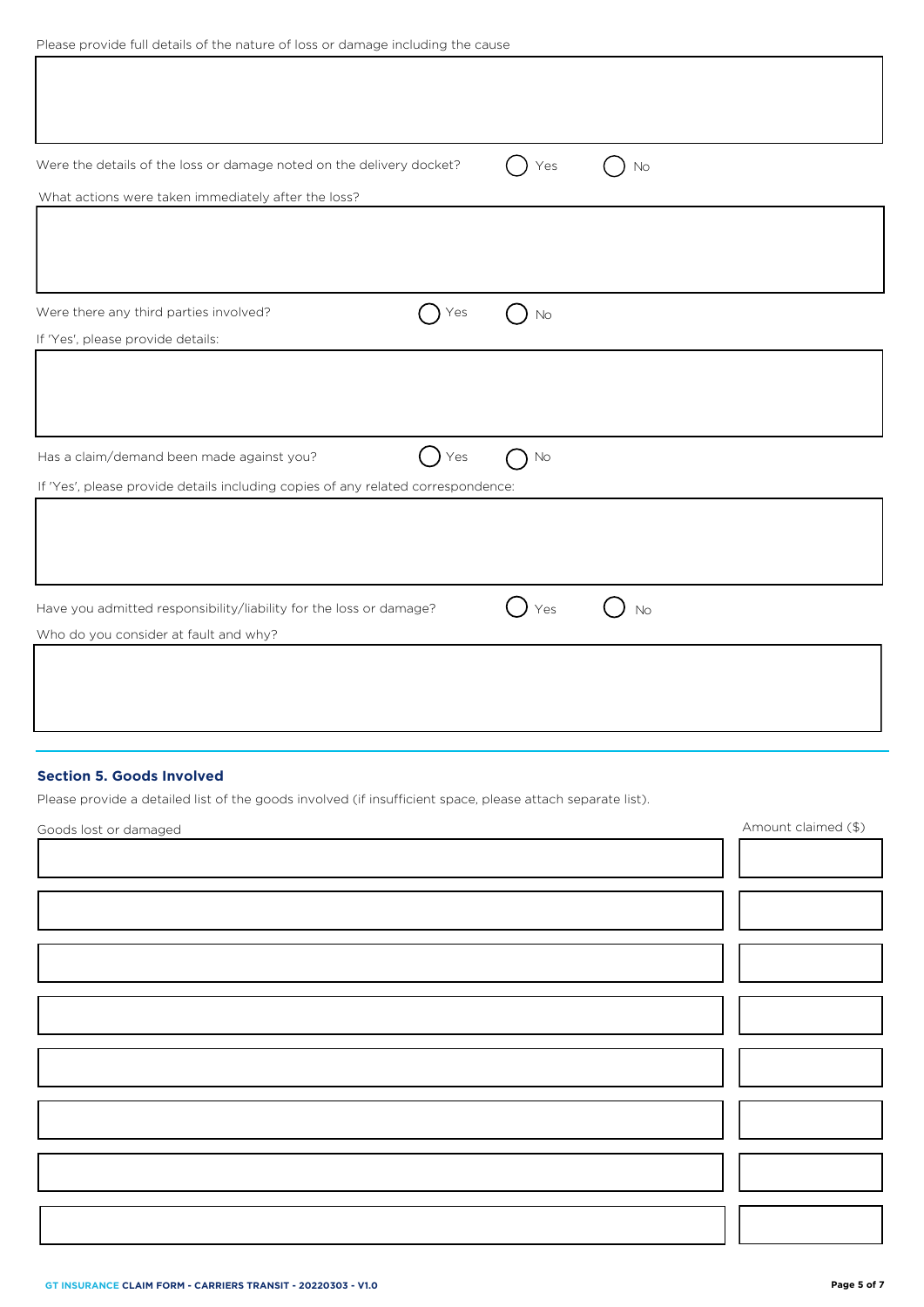|  |  |  |  | <b>Section 6. Police &amp; Witness details</b> |  |
|--|--|--|--|------------------------------------------------|--|
|--|--|--|--|------------------------------------------------|--|

Was the incident surrounding the loss or damage reported to the police?

| Yes                | No                              | was the including san oanlamig the 1899 or damage reported to the police.<br>If 'Yes', please confirm the date: |                        | dd/mm/yyyy |
|--------------------|---------------------------------|-----------------------------------------------------------------------------------------------------------------|------------------------|------------|
|                    |                                 | Did the police attend the incident scene?                                                                       |                        |            |
| Yes                | No                              | If 'Yes', please provide the following:                                                                         |                        |            |
|                    | Police event / report No.       | Officer's name / number                                                                                         |                        |            |
|                    |                                 |                                                                                                                 |                        |            |
| Police station     |                                 |                                                                                                                 |                        |            |
|                    |                                 |                                                                                                                 |                        |            |
|                    | Police action taken or pending? |                                                                                                                 |                        |            |
| Yes                | No                              | If 'Yes', please provide details:<br>Unknown                                                                    |                        |            |
|                    |                                 |                                                                                                                 |                        |            |
|                    |                                 |                                                                                                                 |                        |            |
|                    |                                 |                                                                                                                 |                        |            |
|                    |                                 |                                                                                                                 |                        |            |
|                    |                                 |                                                                                                                 |                        |            |
|                    |                                 | Were there any witnesses to the incident?                                                                       |                        |            |
| Yes                | No                              | If 'Yes', please provide the following:                                                                         |                        |            |
| Witness name       |                                 |                                                                                                                 | Witness contact number |            |
|                    |                                 |                                                                                                                 |                        |            |
| Witness address    |                                 |                                                                                                                 |                        |            |
|                    |                                 |                                                                                                                 |                        |            |
|                    |                                 |                                                                                                                 |                        |            |
| Suburb             |                                 |                                                                                                                 | Postcode               |            |
|                    |                                 |                                                                                                                 |                        |            |
| State or Territory |                                 |                                                                                                                 |                        |            |
| QLD                | <b>NSW</b>                      | $()$ TAS<br>$()$ $VIC$<br>$\mathsf{SA}\xspace$<br>NT<br>ACT<br>$($ )                                            | <b>WA</b>              |            |
|                    |                                 | Section 7. Addendum / Additional Attachments                                                                    |                        |            |
|                    |                                 | Please indicate if this form will include any of the following upon submission:                                 |                        |            |
|                    |                                 | Consignment note including terms and conditions                                                                 |                        |            |
|                    | Contract terms                  |                                                                                                                 |                        |            |
|                    |                                 | Other party demands (if applicable)                                                                             |                        |            |
|                    |                                 |                                                                                                                 |                        |            |

Police report (if applicable)

Excess payment

Ξ Full details of other parties involved

Separate sheet detailing answers which you could not fit adequately on the form

Supporting documentation (e.g. repair quotes, inventory list, photos, witness statements)